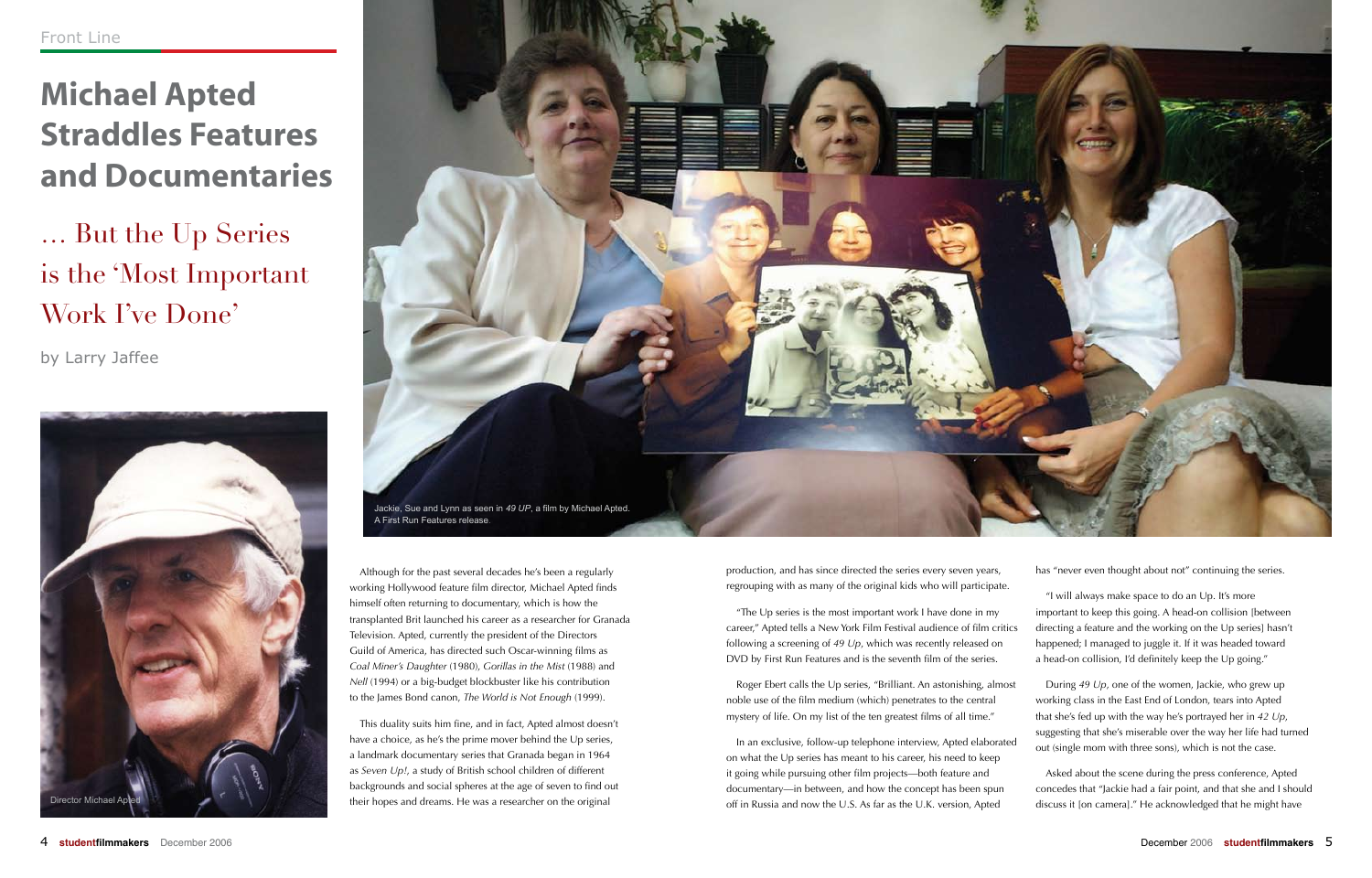

### a unique sales experience coast to coast and online





**Tapeless HD** see it first at Abel



been guilty of similarly manipulating another situation earlier in the series.

"When Tony (who also hails from the East End) was 21, I drove him around all the big crime places [trying to give the impression] that he was headed for a criminal life," Apted admits, only that it didn't work because that's not who Tony [Walker] is.

Walker, who owns a taxi cab and owns a summer home in the south of Spain, joined Apted for the press conference. "I feel privileged to be part of U.K. television history," Walker says of Apted, who interviewed him for five days.

Apted finds himself "all the time" having to twist the arms of his original group of school kids to continue. "You have to use every piece of diplomacy or blackmail you can think of to get them to agree to do it. It's very hard, tiring and nerve-wracking work. I don't want to lose people."

One of the early subjects, Charles, dropped out at 21, and refuses to return. That refusal completely bewilders Apted because Charles became a documentary filmmaker. "He's been under a lot of pressure to do it from his peers, but he's resistant for a long time now."

*49 Up* was the first installment of the series that was shot on DV [as opposed to film], although Apted has worked that way on other documentary projects for the past

"Most of the press has been wonderful. It's going out on DVD much quicker this time, so it'll be in a certain number of theaters for a month then go out on DVD with the hope that it can catch a buzz from all these reviews, and hit out to a very wide market quickly. So that's a whole different way of doing it. We'll see how that works, rather than slowly rolling it out across the country over 18 months, then put it on DVD and then television. The whole process is much quicker this time. They'll keep running it theatrically as long a it pays for itself. It still seems to out-gross a lot of the stuff that comes to the IFC. *28 Up* ran for nine months in a small theater on Bleecker Street, long since demolished. New York City has always been my best market in theatrical terms. *49 Up* will be on 'POV' on PBS next year."

two or three years. But shooting digitally helped the Up series because it allowed him to do longer interviews "without interrupting every 10 minutes to change a can of film. But as a whole, the day of the **film** documentary is over. I can't imagine people spending the money to do it."

While he can appreciate the economic reasons for shooting digitally and advances in technology to streamline the postproduction process, when it comes to a big-budget feature film if Apted had his druthers he will stick with celluloid.

His most recent feature films have been period pieces, and he's never considered shooting anything but film. "I cut on tape, HD, and preview it on tape. We never see it on film until print on film. We go through most of the post-production without ever seeing it on film, which is not what I used to do, but it seems the most compact [process]. Certain low-budget things I would shoot digitally—I haven't done it yet. So far I prefer the texture of film. If I had to do something down and dirty and quick, dark and all that stuff in the Michael Mann mold, I would certainly think about [DV], but that hasn't presented itself to me as of yet."

Apted is cognizant that theatrical windows have shrunk and there's a greater reliance on DVD to recoup a release's investment, especially for a documentary, but *49 Up* is holding its own, playing at New York's IFC for nearly two months at the time.

Apted is executive producer of a new, American version of the Up series that

#### P2 XDCAM DV LENSES SUPPORT DECKS **HD SD** LCDs **FILM HDV** PLASMAS



At Abel, we have more firsthand production experience with Panasonic's P2 and Sony's XDCAM HD formats than anybody in the industry.

Whether you choose to buy or rent, we go way beyond cameras and accessories, handling all things tapeless including workflow consultations, data transfers, output to tape, FireWire drive sales, and P2 card rentals.

So before you head into the world of tapeless HD, let us show you the way.



٤

0

ပ

٠

Φ

c

1999 ပ -Φ

ء

**G** ٠

₹

≽

Š



### Front Line



The UP series, 7 plus 7,Neil and Peter